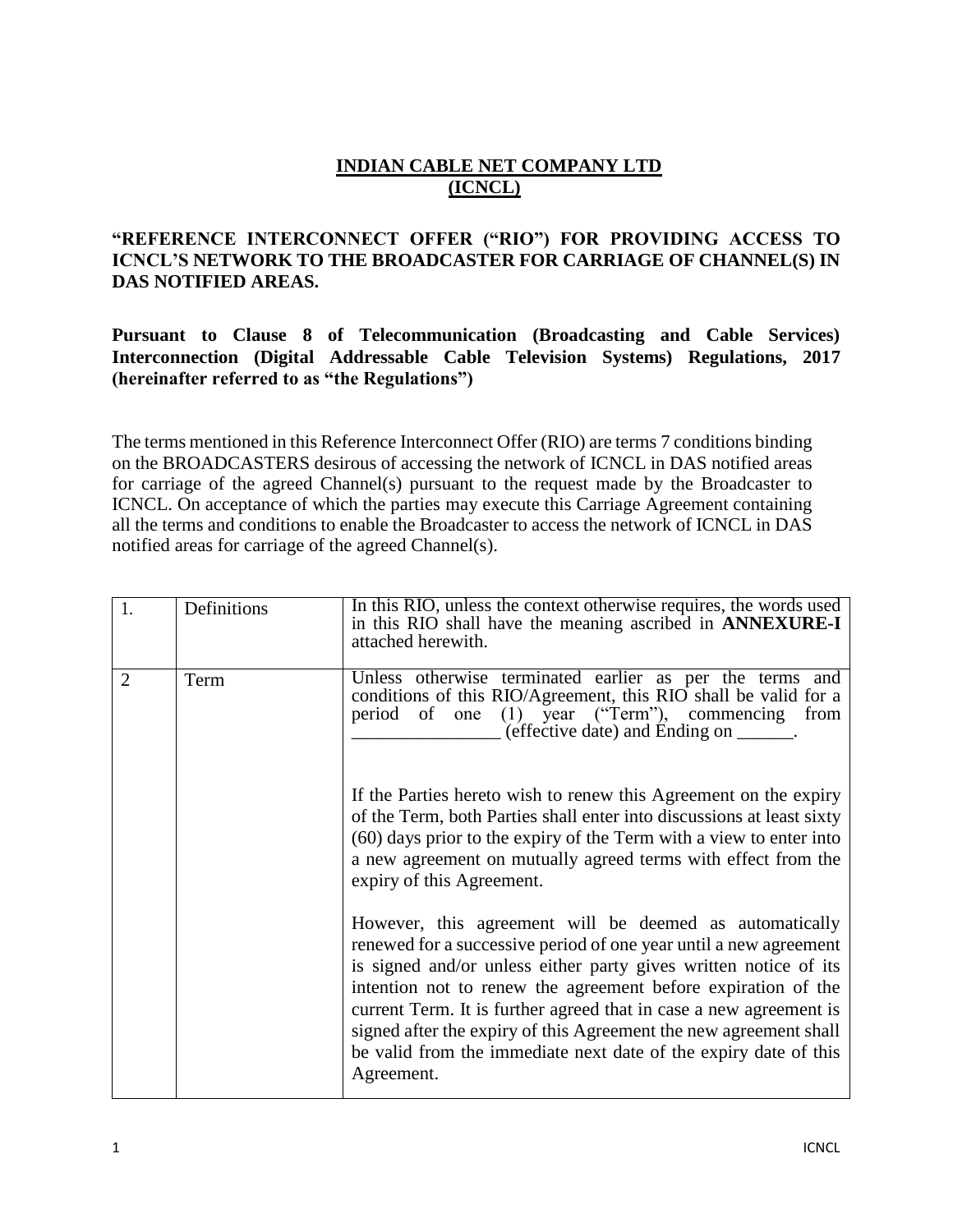| 3              | Territory/Areas               | As mentioned in Annexure II                                                                                                                                                                                                                                                                                                                                                                                                                                                                                                                                                                                                                                                                                                                                                                                                                                                                                                                                                                                                                     |
|----------------|-------------------------------|-------------------------------------------------------------------------------------------------------------------------------------------------------------------------------------------------------------------------------------------------------------------------------------------------------------------------------------------------------------------------------------------------------------------------------------------------------------------------------------------------------------------------------------------------------------------------------------------------------------------------------------------------------------------------------------------------------------------------------------------------------------------------------------------------------------------------------------------------------------------------------------------------------------------------------------------------------------------------------------------------------------------------------------------------|
| $\overline{4}$ | Channel(s)                    | <b>As mentioned in Annexure III</b>                                                                                                                                                                                                                                                                                                                                                                                                                                                                                                                                                                                                                                                                                                                                                                                                                                                                                                                                                                                                             |
| 5              | Access to<br>Network of ICNCL | In order to enhance/maximize the reach and viewership of its<br>its Channel(s), the Broadcaster approached ICNCL $\&$ requested<br>for accessing network of ICNCL within the Territory for<br>carriage of Channel(s) of the Broadcaster during the Term.<br>Pursuant to the said request, ICNCL hereby agrees to provide<br>access to its network and carry the Channels(s) within the<br>Territory from Effective Date during the Term for a<br>consideration specified in Clause _____ herein below.                                                                                                                                                                                                                                                                                                                                                                                                                                                                                                                                          |
| 6              | Rights of<br><b>ICNCL</b>     | The Broadcaster hereby grants to ICNCL, the non-exclusive<br>rights during the Term of this Agreement:                                                                                                                                                                                                                                                                                                                                                                                                                                                                                                                                                                                                                                                                                                                                                                                                                                                                                                                                          |
|                |                               | (a) To receive signals of its Channel(s)                                                                                                                                                                                                                                                                                                                                                                                                                                                                                                                                                                                                                                                                                                                                                                                                                                                                                                                                                                                                        |
|                |                               | (b) To decrypt (if the same is in encrypted form), encrypt<br>(without interfering in its content)                                                                                                                                                                                                                                                                                                                                                                                                                                                                                                                                                                                                                                                                                                                                                                                                                                                                                                                                              |
|                |                               | (c) To carry the Channel(s) either directly and/or through its<br>authorized cable operators on its Cable TV network within<br>the Territory for reception by the Subscribers through SPE,<br>which may or may not have storage capacity.                                                                                                                                                                                                                                                                                                                                                                                                                                                                                                                                                                                                                                                                                                                                                                                                       |
|                |                               | (d) To sell/market the channel(s) on <i>ala-carte</i> basis and/or as<br>part of any one or more of the packages of channels as per<br>the terms of the Regulations.                                                                                                                                                                                                                                                                                                                                                                                                                                                                                                                                                                                                                                                                                                                                                                                                                                                                            |
|                |                               | (e) Subject to Regulation and MRP as declared by the<br>Broadcaster, to charge such price from the Subscribers [for<br>subscribing the channels/package], as may be decided by<br>ICNCL and offer discount on MRP at is sole discretion<br>from time to time. It is explicitly made clear and understood<br>by the Broadcaster that Broadcaster does not have any right<br>to receive any share of subscription charges received by<br>ICNCL from the Subscribers subscribing the Channel(s) or<br>package comprised of Channel(s), unless otherwise stated<br>in the Regulation. It is also made explicitly clear and<br>acknowledged by the Broadcaster that ICNCL has no<br>obligation or liability to pay any subscription charges to the<br>Broadcaster under this agreement/RIO, whether such<br>Channel(s) is a free to air channels or a Pay channel and/or<br>a bouquet thereof, unless a separate subscription agreement<br>is signed for subscribing the channels.<br>(f) To carry the Channel(s) as per the genre of the channel(s) |
|                |                               | as specified by the Broadcaster in accordance with extant                                                                                                                                                                                                                                                                                                                                                                                                                                                                                                                                                                                                                                                                                                                                                                                                                                                                                                                                                                                       |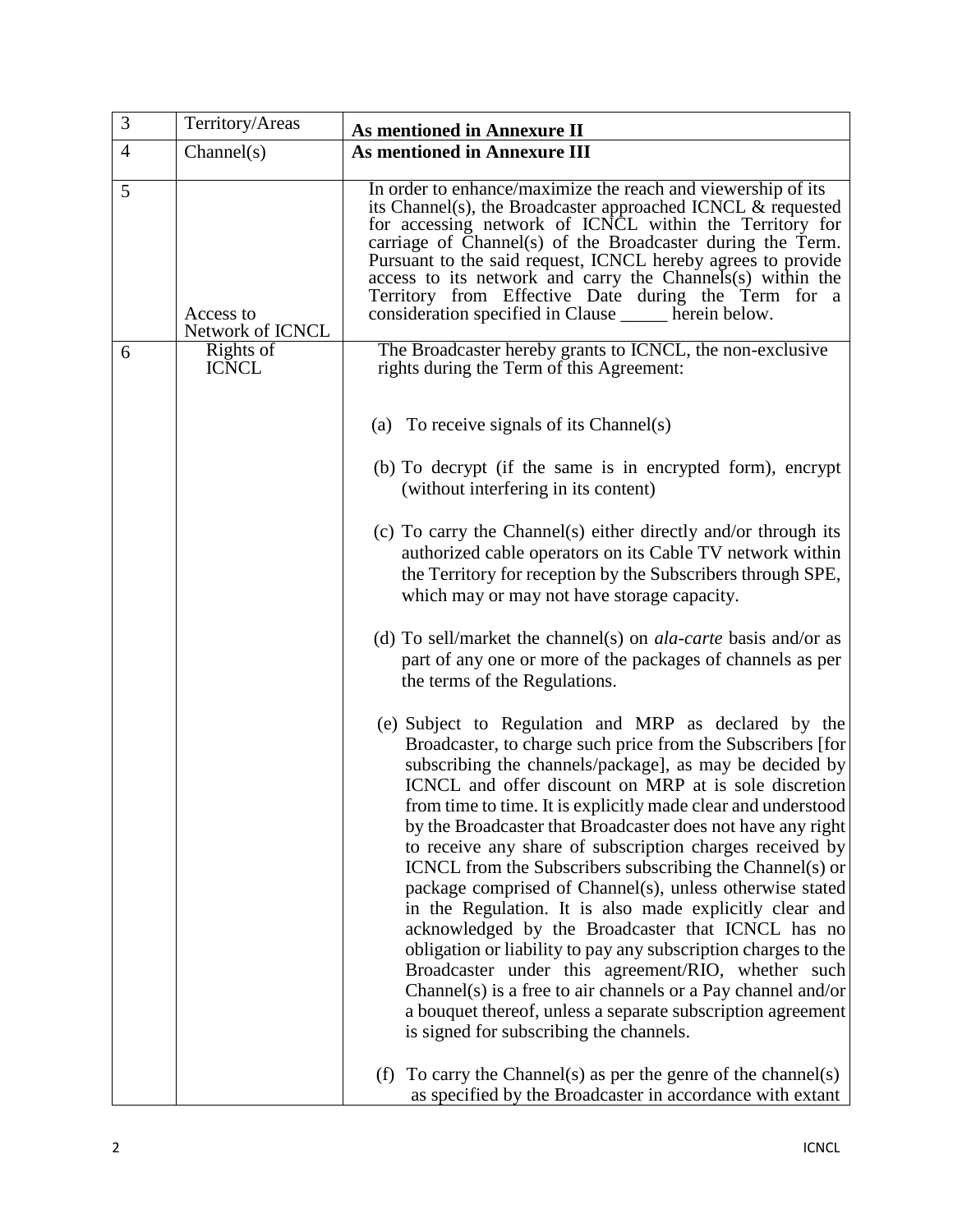|   |                                         | regulation. ICNCL shall have the sole right to assign the<br>LCN and also change the same as per the terms of this<br>Agreement/RIO and in compliance of the Regulation.<br>(g) ICNCL shall always have full flexibility in terms of<br>packaging the Channels in any of its consumer<br>offerings/packages/tiers/a-la carte including putting the<br>Channels in one or more tiers / packages / consumer<br>offerings.<br>(h)<br>ICNCL shall have the right to suspend the services<br>pertaining to carriage of the Channel(s) on its network<br>immediately, if the BROADCASTER is in breach of the<br>provisions of the applicable laws, rules and regulations<br>and/or the terms and conditions of this Agreement/RIO till<br>such time the breach is cured.                                                                                                                                                                                                                                                |
|---|-----------------------------------------|-------------------------------------------------------------------------------------------------------------------------------------------------------------------------------------------------------------------------------------------------------------------------------------------------------------------------------------------------------------------------------------------------------------------------------------------------------------------------------------------------------------------------------------------------------------------------------------------------------------------------------------------------------------------------------------------------------------------------------------------------------------------------------------------------------------------------------------------------------------------------------------------------------------------------------------------------------------------------------------------------------------------|
| 7 | Obligation of the<br><b>Broadcaster</b> | (a) The Broadcaster is responsible for the content and all the<br>obligations, fee and payment for the content of the<br>Channel(s), even if the Broadcaster is not the creator of the<br>material comprised in such content.<br>(b) The Broadcaster is responsible for all necessary consents,<br>approval, permission, registration, authorisation from the<br>relevant authorities, persons, entities, etc. and must<br>observe $&$ comply with all the applicable laws for the time<br>being in force in India as may be applicable for the<br>activities being carried on by the Broadcaster.                                                                                                                                                                                                                                                                                                                                                                                                                |
|   |                                         | (c) The Broadcaster shall ensure that the service signals<br>delivered are of quality as stipulated in relevant TRAI<br>regulations/applicable standard and are comparable to<br>other television signals being received and retransmitted<br>by ICNCL. In event of Broadcaster failing to arrange for<br>signals of the stipulated quality/standard, ICNCL shall be<br>absolved of its obligation to retransmit Broadcaster<br>signals. Broadcaster shall not have any right of messaging<br>through their IRD/Decoders or any other system which<br>blocks the view of the Channel(s) programme to the<br>subscribers. This will be governed by the Quality of the<br>Service Regulation issued by TRAI from time to time.<br>(d) It shall be incumbent upon the Broadcaster to specify the<br>'genre' of the respective Channel(s). In case of any change<br>in the genre of the Channel(s) or in the market positioning<br>of the Channel(s), the Broadcaster shall provide 90 days<br>prior notice to ICNCL. |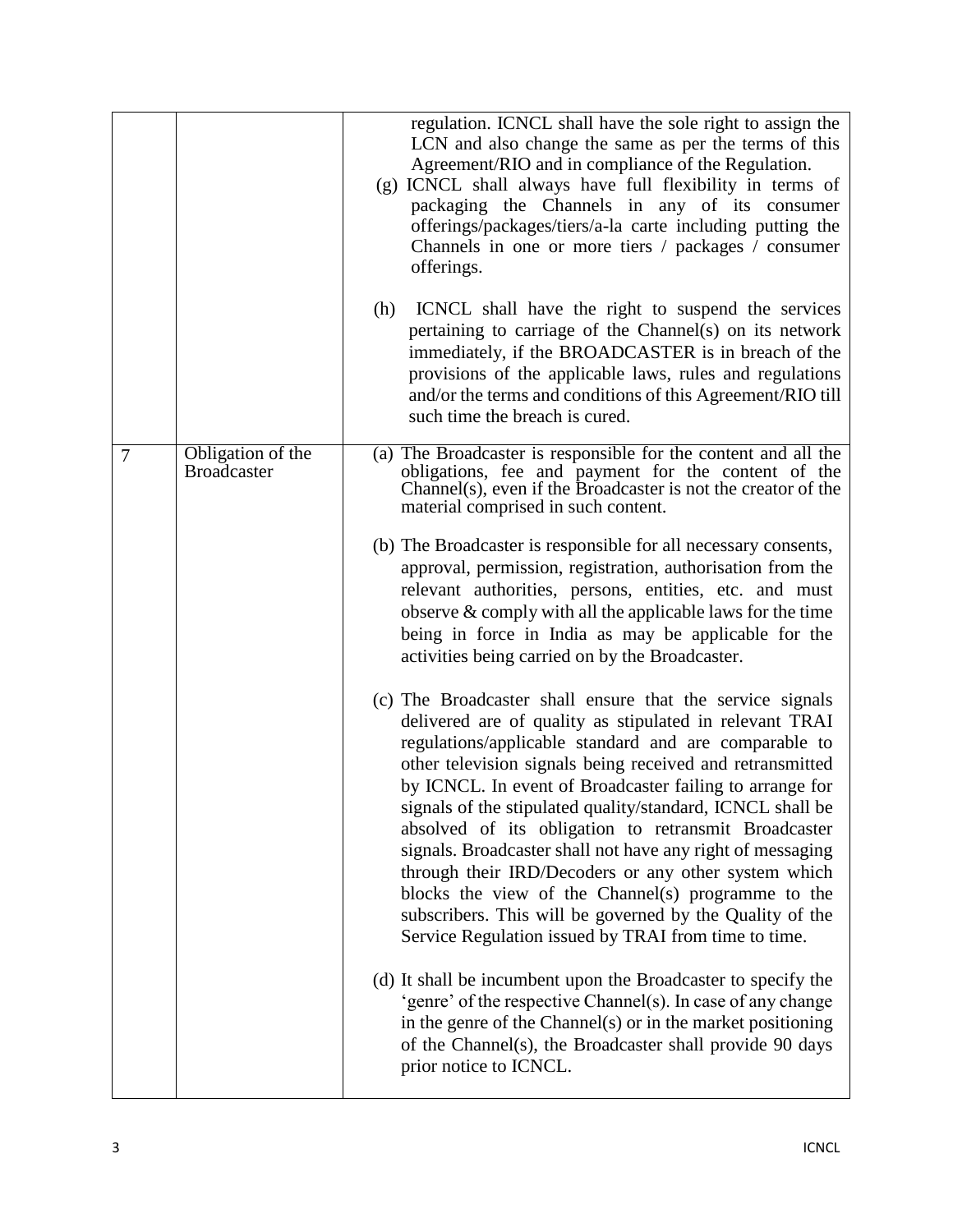| (e) In case the Broadcaster decides to discontinue the<br>Channel(s) from the Territory, it shall give at least two<br>months prior notice of the same to ICNCL or two months<br>carriage fee as lastly paid by the Broadcaster to ICNCL.                                                                                                                                                                                                                                                                                                                                                                                                                                                                                                  |
|--------------------------------------------------------------------------------------------------------------------------------------------------------------------------------------------------------------------------------------------------------------------------------------------------------------------------------------------------------------------------------------------------------------------------------------------------------------------------------------------------------------------------------------------------------------------------------------------------------------------------------------------------------------------------------------------------------------------------------------------|
| (f) BROADCASTER would provide IRD/professional IRDs<br>and other requisite equipment's to INDIAN CABLE NET<br>COMPANY LTD for receiving and decrypting the<br>$Channel(s)$ .                                                                                                                                                                                                                                                                                                                                                                                                                                                                                                                                                               |
| (g) BROADCASTER shall provide its programming schedule<br>at least 15 days in advance for the purpose of inserting the<br>same in Electronic Programming Guide.                                                                                                                                                                                                                                                                                                                                                                                                                                                                                                                                                                            |
| (h) BROADCASTER shall ensure compliance with all the laws<br>which are applicable for content in television channels<br>including but not limited to Advertisement Code,<br>Programme Code as prescribed in the Cable Television<br>Networks Act 1995, the Cinematograph Act, 1957, the<br>Indecent Representation of Women (Prohibition) Act, 1986,<br>The Copyright Act, 1957 and rules framed there under, all<br>Regulations made applicable to BROADCASTERs by any<br>the Governmental/Regulatory Authority.                                                                                                                                                                                                                          |
| (i) The Broadcaster would independently make its best effort to<br>promote and market its Channel(s) in the territory through<br>various means including via public relations, trade related<br>activities or otherwise.                                                                                                                                                                                                                                                                                                                                                                                                                                                                                                                   |
| (j) The Broadcaster hereby undertakes to indemnify ICNCL<br>against any loss, damages, costs and expenses (including<br>legal expenses) or otherwise, in case any action is brought<br>by any party against ICNCL concerning any programme,<br>advertisement or any other material broadcast through the<br>said Channel(s) or any breach of the obligation of the<br>Broadcaster, terms and conditions, representation &<br>warranties of the Broadcaster . If for any reason the<br>Broadcaster does not comply with applicable laws/code s/<br>regulations, ICNCL shall be at liberty to immediately<br>deactivate the said channel from its network and the<br>Broadcaster shall be fully liable for such defaults/non-<br>compliance. |

ı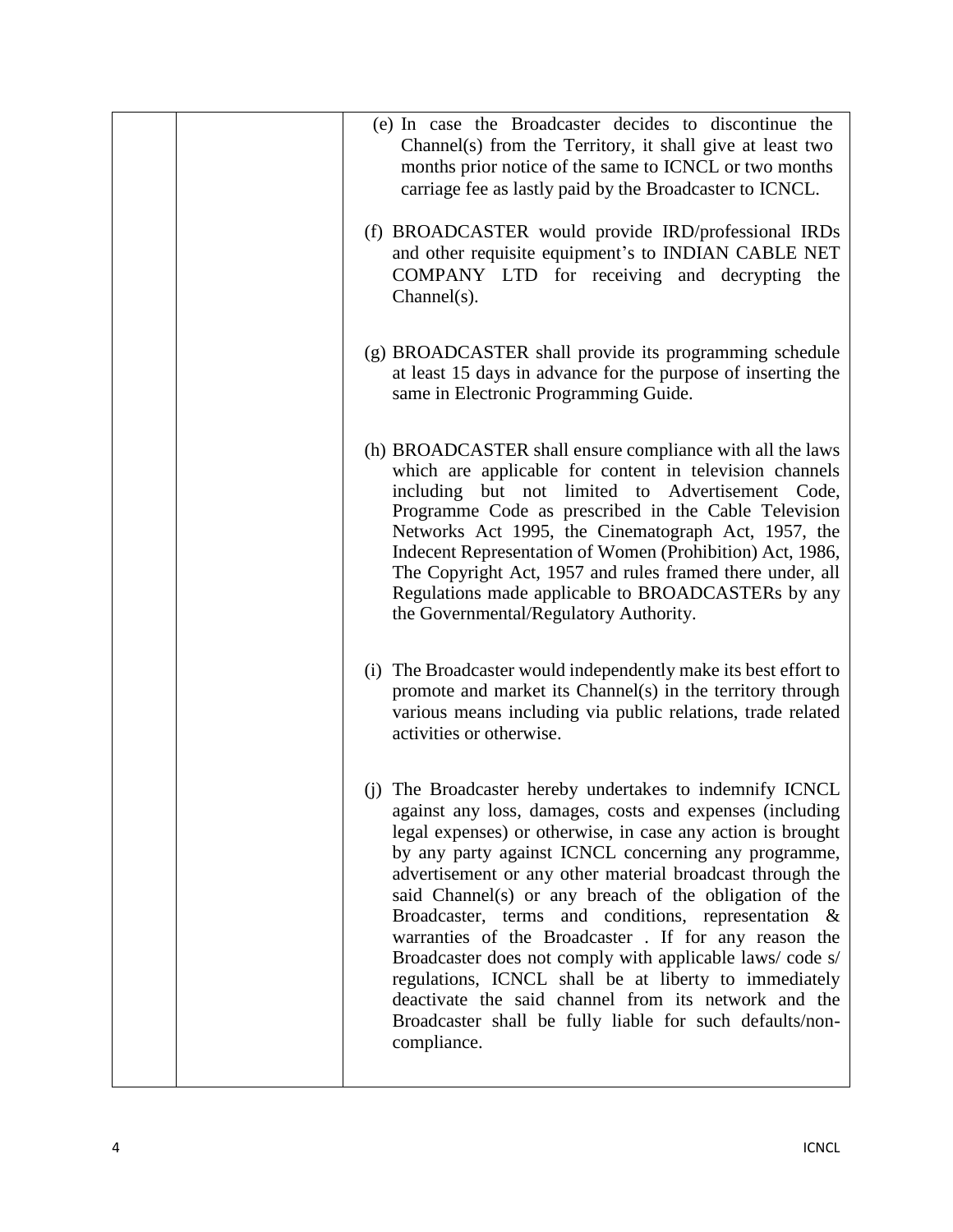| 8 | Carriage Fee |     | (a) In consideration of providing access of its network by<br>ICNCL within the Territory for carriage of Channel(s) of the<br>Broadcaster during the Term, the Broadcaster shall pay<br>Carriage Fee for each channel the price per subscriber (per<br>STB) per month as per the computation made in accordance<br>with Annexure V of this Agreement/RIO, which shall be<br>payable within fifteen days of receipt of the invoices for the<br>respective quarter (Due Date). |
|---|--------------|-----|------------------------------------------------------------------------------------------------------------------------------------------------------------------------------------------------------------------------------------------------------------------------------------------------------------------------------------------------------------------------------------------------------------------------------------------------------------------------------|
|   |              | (b) | In addition, the Broadcaster shall be liable for the payment of<br>all applicable taxes, cesses, etc. including service tax, as may<br>be applicable on the Carriage Fee payable by the Broadcaster<br>to ICNCL.                                                                                                                                                                                                                                                             |
|   |              | (c) | The payment of Carriage Fee shall be subject to deduction of<br>Income Tax at source (TDS) at applicable rates, for which<br>necessary TDS Certificates shall be issued by the<br>Broadcasters within thirty (30) days from the date of<br>deduction of the same by the Broadcaster from the Carriage<br>Fee.                                                                                                                                                                |
|   |              | (d) | The payment of Carriage Fee shall be made by the<br>Broadcaster either by (i) Demand Draft in favour of<br>Indian Cable Net Company Ltd " payable at par or (ii) by<br>electronic wire transfer into ICNCL's designated Bank<br>Account accompanied by documentary evidence certified by<br>the Broadcaster's bank that the payment has been transferred<br>to ICNCL's account post TDS.                                                                                     |
|   |              | (e) | If the Broadcaster fails to pay the Carriage Fee to ICNCL on<br>or before the due date(s), then without prejudice to any<br>action which may be taken by ICNCL under the applicable<br>Statute/Regulations etc. for the time being in force, the<br>Broadcaster shall be liable for the payment of interest $@18\%$<br>per annum during the period of such delay beyond the due<br>date(s).                                                                                  |
|   |              | (f) | The Carriage fee shall be calculated as per the sub-regulation<br>of $(1)$ of regulation 8 of the Regulation in accordance with<br>Schedule I read with Schedule VII set out therein and<br>provided in Annexure V of this RIO/Agreement.                                                                                                                                                                                                                                    |
|   |              | (g) | As required under the Regulations, the conditions relating<br>to, including but not limited to Target Market, rate of<br>carriage fee per month, average active subscriber base of SD                                                                                                                                                                                                                                                                                        |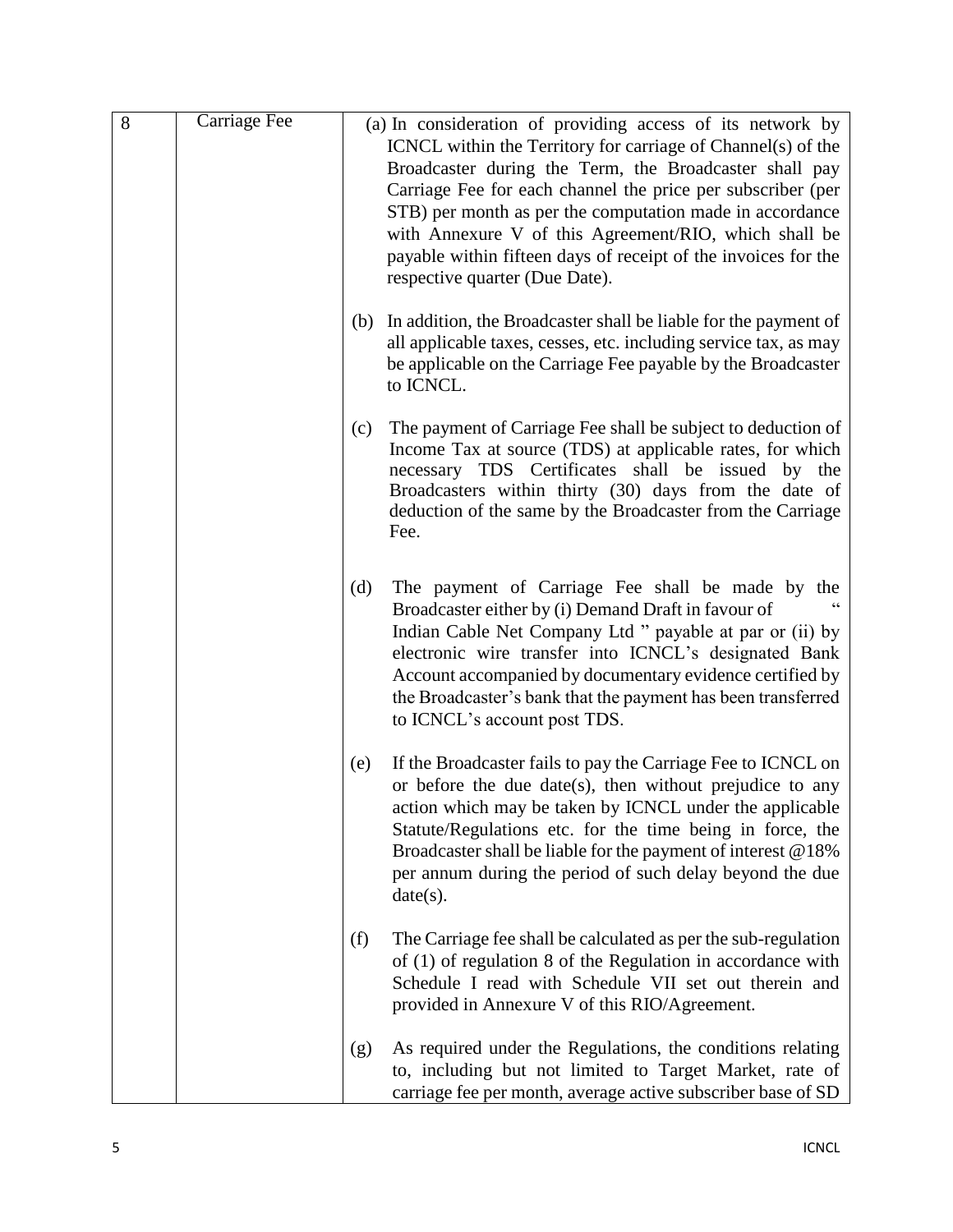|   |                                 | STB and HD STB at the time of publication of this RIO,                                                                                                                                                                                                                                                                                                                                                                                                                                                                                                                                                                                                                                                                                                                                                                                                                                                                                                                |
|---|---------------------------------|-----------------------------------------------------------------------------------------------------------------------------------------------------------------------------------------------------------------------------------------------------------------------------------------------------------------------------------------------------------------------------------------------------------------------------------------------------------------------------------------------------------------------------------------------------------------------------------------------------------------------------------------------------------------------------------------------------------------------------------------------------------------------------------------------------------------------------------------------------------------------------------------------------------------------------------------------------------------------|
|   |                                 | Discounts, if any, offered on the rate of carriage fee, manner                                                                                                                                                                                                                                                                                                                                                                                                                                                                                                                                                                                                                                                                                                                                                                                                                                                                                                        |
|   |                                 | of calculation of carriage fee payable to ICNCL and other                                                                                                                                                                                                                                                                                                                                                                                                                                                                                                                                                                                                                                                                                                                                                                                                                                                                                                             |
|   |                                 | necessary condition shall form part of this RIO/Agreement.                                                                                                                                                                                                                                                                                                                                                                                                                                                                                                                                                                                                                                                                                                                                                                                                                                                                                                            |
| 9 | Representations<br>& Warranties | Broadcaster represents, warrants, declares, undertakes and agrees<br>that it:                                                                                                                                                                                                                                                                                                                                                                                                                                                                                                                                                                                                                                                                                                                                                                                                                                                                                         |
|   |                                 | is the sole, absolute, exclusive and unencumbered legal<br>$\left( a\right)$<br>owner of the Channel(s) which it is exhibiting,<br>broadcasting and retransmitting through the network of<br>ICNCL within the Territory.                                                                                                                                                                                                                                                                                                                                                                                                                                                                                                                                                                                                                                                                                                                                              |
|   |                                 | (b) has valid and subsisting rights including copyrights<br>contained in the content that Broadcaster(s) shall broadcast,<br>exhibit and retransmit through the network of ICNCL from<br>time to time.                                                                                                                                                                                                                                                                                                                                                                                                                                                                                                                                                                                                                                                                                                                                                                |
|   |                                 | the exercise of rights accruing though the Channel(s) which<br>(c)<br>Broadcaster is exhibiting and/or retransmitting through the<br>network of ICNCL, shall not in any way constitute any<br>infringement of the intellectual property rights, copyright,<br>trademark, moral right or other proprietary right or interest<br>or any other rights of any third party, nor shall it be<br>defamatory, contempt or breach of any provision of the<br>statute, or hurt sentiments of any religious groups or the<br>declared policy of the State. In the event of unforeseen<br>circumstances, Broadcaster<br>shall immediately<br>and<br>promptly respond and do all that which may be necessary<br>to resolve the issue in addition to indemnifying ICNCL as<br>to the same and hold ICNCL indemnified and harmless<br>against all claims, damages, costs and expenses including<br>but not limited to attorney's fees arising out of any breach<br>of the foregoing. |
|   |                                 | (d) Broadcaster hereby undertakes that if, upon issuance of a<br>public notice by the Broadcaster in respect of the<br>Channel(s) which Broadcaster is exhibiting and/or<br>transmitting in the network of ICNCL or otherwise, any<br>objections and/or claims are raised by any third party,<br>Broadcaster shall at its sole responsibility and liability, as<br>to costs and consequences, remove such objections and/or<br>defend such claims in addition to indemnifying ICNCL<br>against any claims, loss, damage costs or expenses<br>including but not limited to attorney fees arising out of such<br>objection and/or claim.                                                                                                                                                                                                                                                                                                                                |
|   |                                 | Broadcaster has complete authority to deal with/in relation<br>(e)<br>to exhibition, transmission and broadcast of the Channel(s)                                                                                                                                                                                                                                                                                                                                                                                                                                                                                                                                                                                                                                                                                                                                                                                                                                     |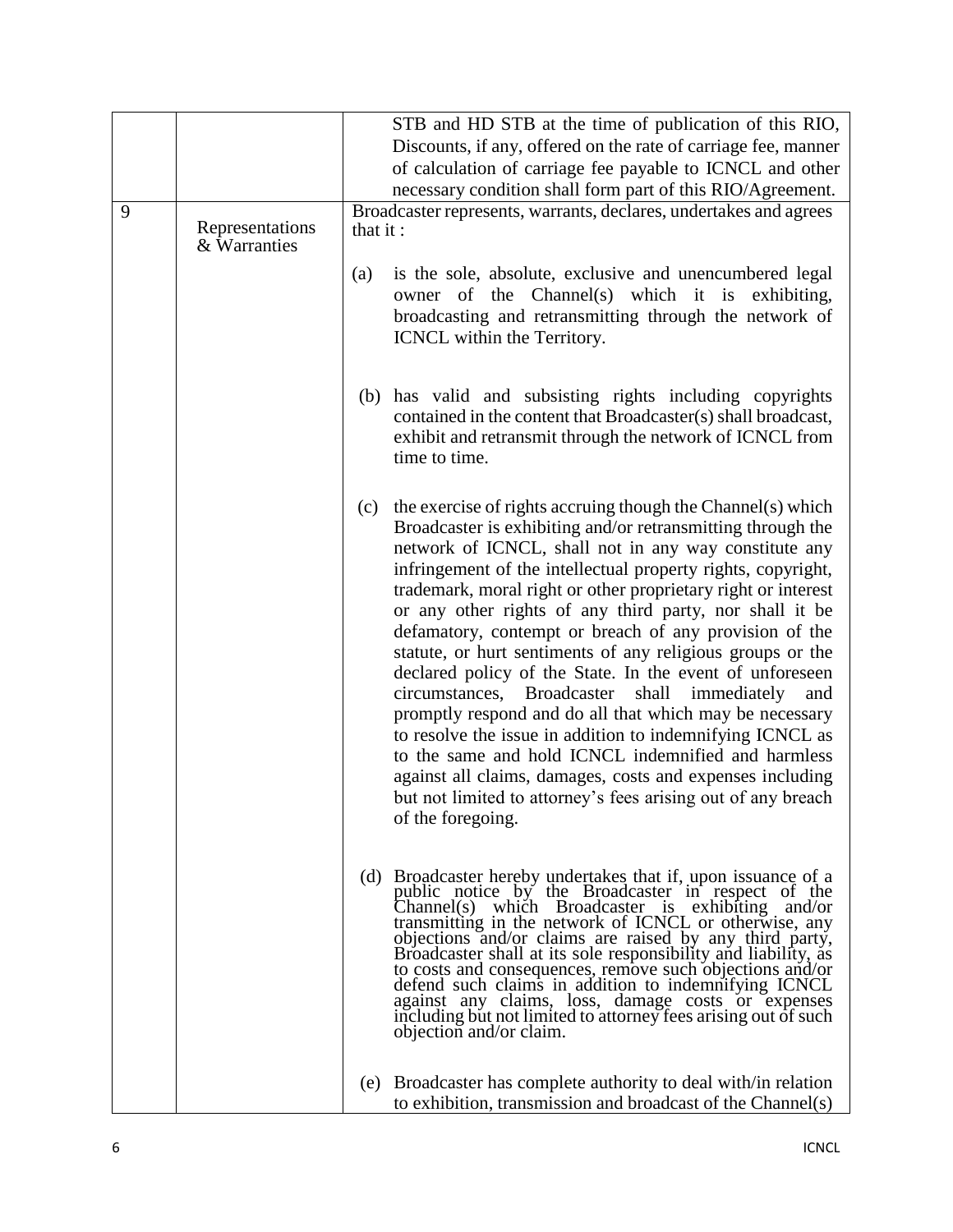|   |             |     | and there is no present or prospective claim, proceeding or<br>litigation in respect of the Channel(s) which may in any<br>manner impair, limit, inhibit, diminish or infringe upon any<br>or all of the rights of the content that Broadcaster exhibits,<br>transmits and broadcasts and distributes through ICNCL's<br>network.                                                                                                                                                                                         |
|---|-------------|-----|---------------------------------------------------------------------------------------------------------------------------------------------------------------------------------------------------------------------------------------------------------------------------------------------------------------------------------------------------------------------------------------------------------------------------------------------------------------------------------------------------------------------------|
|   |             | (f) | Without prejudice to Indemnity Clause as mentioned herein,<br>Broadcaster shall also indemnify ICNCL in case of any<br>breach of these RIO/Agreement, for any loss, harm, injury,<br>damage that may/shall be caused to ICNCL due to any act,<br>omission, commission by Broadcaster.                                                                                                                                                                                                                                     |
| 9 | Termination | (a) | In the event of default in the payment of Carriage Fee by the<br>Broadcaster by the due date, ICNCL shall issue notice to<br>the Broadcaster requesting it to make payment of<br>outstanding Carriage Fee within a period of three (3) days<br>of such notice and in case Broadcaster fails to make<br>payment of outstanding Carriage Fee within such notice<br>period, ICNCL shall have right to forthwith terminate this<br>RIO/Agreement, which shall be without prejudice to any<br>other rights available to ICNCL. |
|   |             | (b) | In the event Broadcaster chooses not to broadcast its<br>Channel(s) and notifies ICNCL of its intention by giving<br>two (2) months notice in advance.                                                                                                                                                                                                                                                                                                                                                                    |
|   |             | (c) | In the event ICNCL chooses not to carry on its present<br>business activity pertaining to distribution of TV Channels<br>as Multi System Operator (MSO).                                                                                                                                                                                                                                                                                                                                                                  |
|   |             | (d) | By either of the Parties hereto ("Non-Defaulting Party") in<br>the event of breach of any of the covenants or terms of this<br>Agreement by the other Party ("Defaulting Party") provided<br>that the Non-Defaulting Party shall give a notice of three (3)<br>weeks to the Defaulting Party intimating it about the<br>default(s) committed by it and the Defaulting Party fails to<br>cure such defaults/breach within such notice period.                                                                              |
|   |             | e)  | By either of the Parties hereto, in the event force majeure<br>conditions subject to compliance of Clause 12 hereof.                                                                                                                                                                                                                                                                                                                                                                                                      |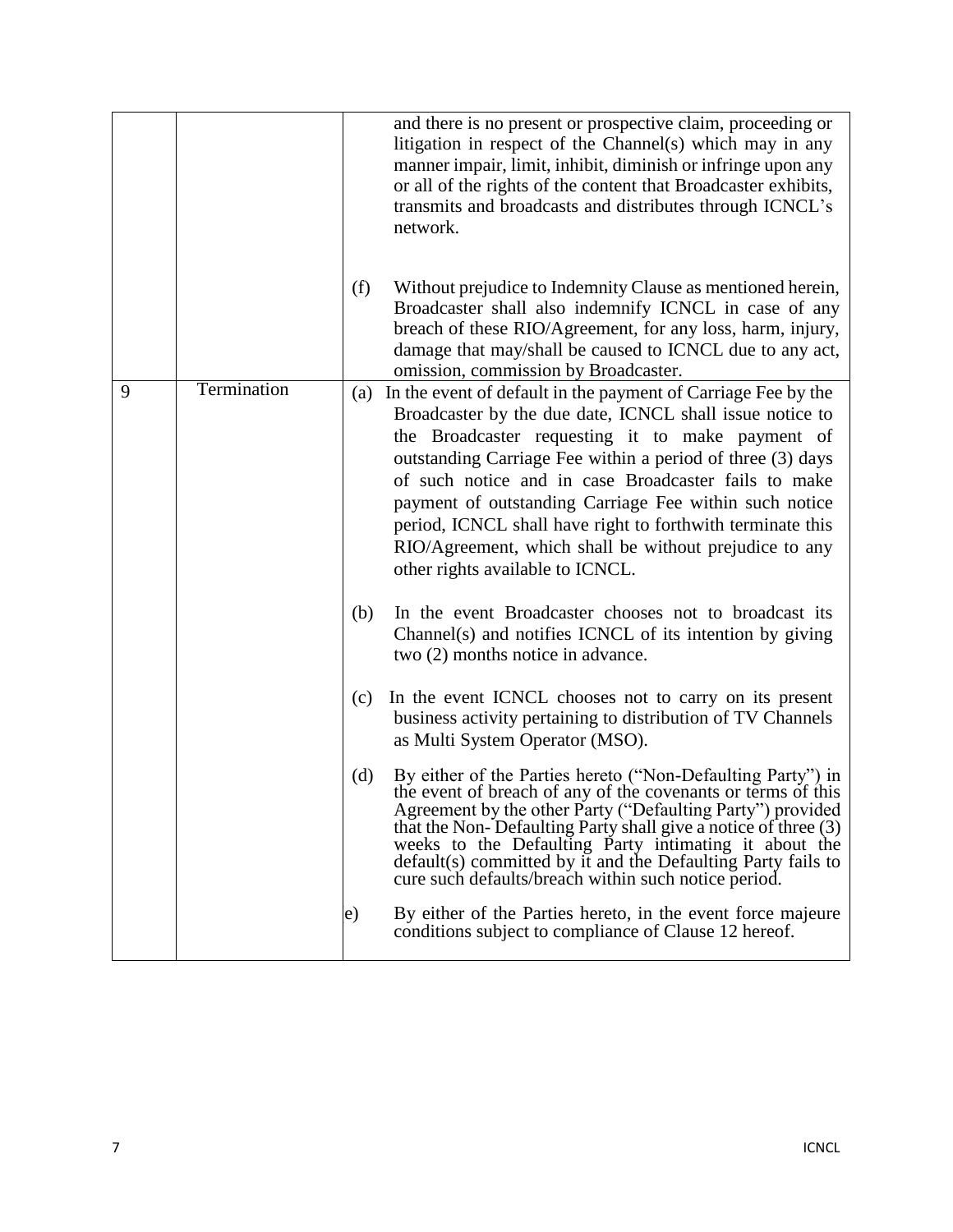| 10 | Consequences of<br>termination |                                                                                                                                                                                                                                                                                                                                                                                                                                                                                                                                                                                                                                                                                                                                                                                                                                                                                                                                                                                                                                                                                                                                                |
|----|--------------------------------|------------------------------------------------------------------------------------------------------------------------------------------------------------------------------------------------------------------------------------------------------------------------------------------------------------------------------------------------------------------------------------------------------------------------------------------------------------------------------------------------------------------------------------------------------------------------------------------------------------------------------------------------------------------------------------------------------------------------------------------------------------------------------------------------------------------------------------------------------------------------------------------------------------------------------------------------------------------------------------------------------------------------------------------------------------------------------------------------------------------------------------------------|
|    |                                | Upon the expiry or termination of this Agreement/RIO, except as<br>provided hereunder or by the operation of law or otherwise,                                                                                                                                                                                                                                                                                                                                                                                                                                                                                                                                                                                                                                                                                                                                                                                                                                                                                                                                                                                                                 |
|    |                                | (a) all rights granted to and obligations undertaken by, the parties<br>hereunder shall terminate immediately except obligations of<br>Broadcaster to forthwith pay the Carriage Fee, including<br>interest if any thereon, which are due and payable by the<br>Broadcaster till the date of expiry or termination of this<br>Agreement.                                                                                                                                                                                                                                                                                                                                                                                                                                                                                                                                                                                                                                                                                                                                                                                                       |
|    |                                | (b) It is clarified herein that the termination of this Agreement<br>shall not relieve any Party of any obligation or liability accrued<br>prior to the date of termination and/or such clause which by its<br>very nature extends or applies to the Parties even after<br>Termination                                                                                                                                                                                                                                                                                                                                                                                                                                                                                                                                                                                                                                                                                                                                                                                                                                                         |
| 11 | <b>Trade Marks</b>             | The Broadcaster hereby grants to ICNCL a non-exclusive<br>license to use, the Trade Marks/Logos during the term of<br>this Agreement/RIO.                                                                                                                                                                                                                                                                                                                                                                                                                                                                                                                                                                                                                                                                                                                                                                                                                                                                                                                                                                                                      |
| 12 | <b>Force Majeure</b>           | Failure on the part of the either party to perform any of its<br>obligations and the non provision of the access of its network<br>by ICNCL for carriage of Broadcaster's Channel(s), shall not<br>entitle the other party to raise any claim against the either party<br>or be a breach hereunder to the extent that such failure arises<br>from an event of force Majeure. Force Majeure will include any<br>war, civil commotion, governmental action, accident, epidemic<br>or any other event of any nature or kind whatsoever beyond the<br>control of the either Party. It is agreed between the Parties that<br>lack of funds shall not in any event constitute or be considered<br>an event of force Majeure. If the condition of Force Majeure<br>shall continue for a period exceeding forty five (45) days, then<br>the Parties shall meet to decide upon the future performance of<br>the Agreement. If the Parties are unable to agree upon a plan for<br>future performance then the Agreement shall be terminated<br>upon notice of either<br>party to the other, after the expiry of three (3) weeks from the<br>date notice. |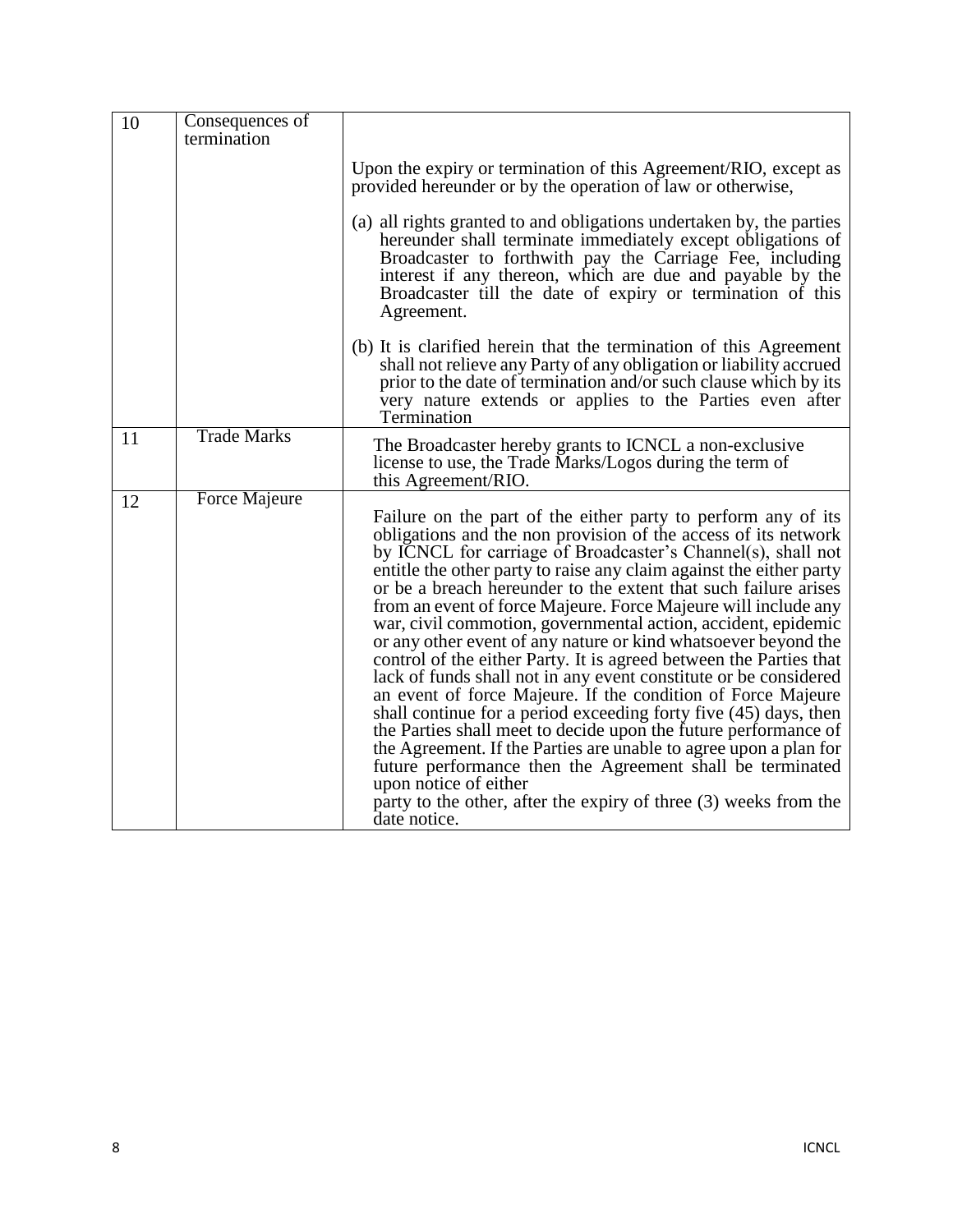| 13 | Applicable Law   |                                                                                                                                                                                                                                                                                                                                                                                                                                                                                                                    |
|----|------------------|--------------------------------------------------------------------------------------------------------------------------------------------------------------------------------------------------------------------------------------------------------------------------------------------------------------------------------------------------------------------------------------------------------------------------------------------------------------------------------------------------------------------|
|    | and Jurisdiction | This Agreement shall be exclusively governed by the laws of<br>(a)                                                                                                                                                                                                                                                                                                                                                                                                                                                 |
|    |                  | India.                                                                                                                                                                                                                                                                                                                                                                                                                                                                                                             |
|    |                  | It is clearly understood and agreed that the provisions of the<br>(b)<br>TRAI Act & Regulations made there under, from time to<br>time, and any regulation / policy laid down by Ministry of<br>Information and Broadcasting, India from time to time shall<br>be completely applicable to the present Agreement and none<br>of the clauses contained herein shall be interpreted in a<br>manner as may be in derogation of the said provisions and                                                                |
| 14 | Miscellaneous:   | Regulations<br>The Parties acknowledge that TDSAT shall have exclusive<br>(c)<br>jurisdiction in respect of any dispute between the Parties<br>arising in connection with this Agreement (subject to any<br>appellate relief that may be sought in any court of competent<br>jurisdiction in Delhi). In the event any claims fall outside the<br>jurisdiction of TDSAT, they may be referred to any court of<br>competent jurisdiction in Delhi<br>This Agreement constitutes the entire arrangement/understanding |
|    |                  | between the parties with respect to the subject matter hereof and                                                                                                                                                                                                                                                                                                                                                                                                                                                  |
|    |                  | supersedes<br>all prior<br>and contemporaneous<br>agreements,                                                                                                                                                                                                                                                                                                                                                                                                                                                      |
|    |                  | understanding, arrangement or communications and (this                                                                                                                                                                                                                                                                                                                                                                                                                                                             |
|    |                  | Agreement) shall not be modified except with mutual consent of                                                                                                                                                                                                                                                                                                                                                                                                                                                     |
|    |                  | both the parties in writing. No waiver of any breach of any                                                                                                                                                                                                                                                                                                                                                                                                                                                        |
|    |                  | provision of this Agreement shall constitute a waiver of any prior,                                                                                                                                                                                                                                                                                                                                                                                                                                                |
|    |                  | concurrent or subsequent breach of the same or any other<br>provisions hereof, and no waiver shall be effective unless made in                                                                                                                                                                                                                                                                                                                                                                                     |
|    |                  | writing and signed by the waiving party. Neither this Agreement,                                                                                                                                                                                                                                                                                                                                                                                                                                                   |
|    |                  | nor any terms and conditions contained herein, shall be construed                                                                                                                                                                                                                                                                                                                                                                                                                                                  |
|    |                  | as creating a partnership, joint venture, agency relationship or as                                                                                                                                                                                                                                                                                                                                                                                                                                                |
|    |                  | granting a franchise. In case any provision of this Agreement                                                                                                                                                                                                                                                                                                                                                                                                                                                      |
|    |                  | becomes invalid or unenforceable shall be deemed to be                                                                                                                                                                                                                                                                                                                                                                                                                                                             |
|    |                  | ineffective to the extent of such invalidity or unenforceability,                                                                                                                                                                                                                                                                                                                                                                                                                                                  |
|    |                  | without affecting in any way the validity, legality and<br>enforceability of the remaining provisions hereof. Either party                                                                                                                                                                                                                                                                                                                                                                                         |
|    |                  | shall not assign this Agreement to any party without the prior                                                                                                                                                                                                                                                                                                                                                                                                                                                     |
|    |                  | written consent of other Party. Both the parties shall keep the                                                                                                                                                                                                                                                                                                                                                                                                                                                    |
|    |                  | terms of this Agreement confidential. If any provision of this                                                                                                                                                                                                                                                                                                                                                                                                                                                     |
|    |                  | Agreement becomes invalid or unenforceable, in whole or in part,                                                                                                                                                                                                                                                                                                                                                                                                                                                   |
|    |                  | the validity of the remainder of this Agreement shall not be affected                                                                                                                                                                                                                                                                                                                                                                                                                                              |
|    |                  | thereby; and the Parties shall agree to a valid substitute provision<br>which corresponds in its economic effect as closely as legally                                                                                                                                                                                                                                                                                                                                                                             |
|    |                  | possible to the invalid or unenforceable provision which it                                                                                                                                                                                                                                                                                                                                                                                                                                                        |
|    |                  | replaces.                                                                                                                                                                                                                                                                                                                                                                                                                                                                                                          |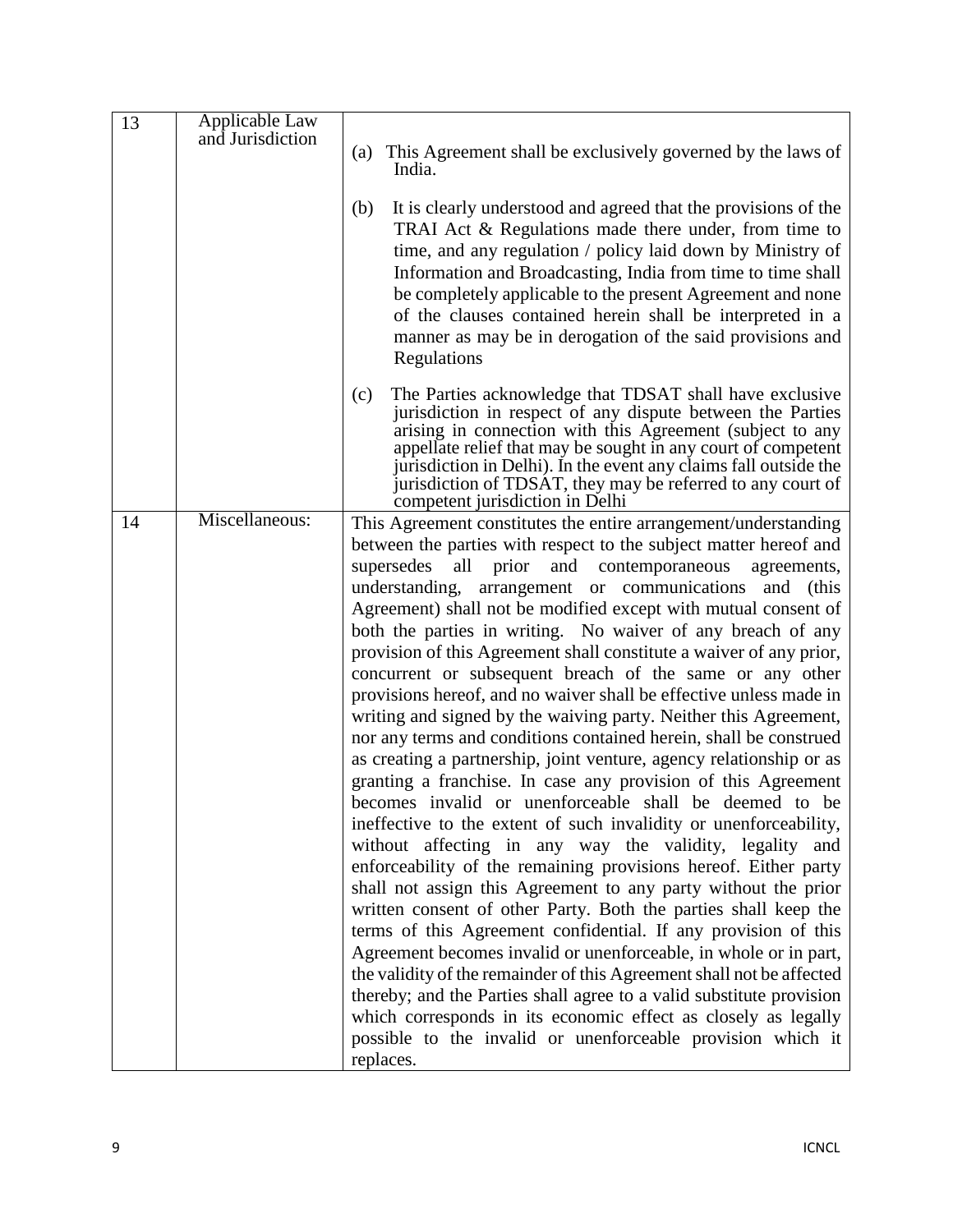#### **ANNEXURE - I**

#### **DEFINITIONS**

- (a) "**Addressable System**" means an electronic device (which includes hardware and its associated software) or more than one electronic device put in an integrated system through which signals of cable television network can be sent in encrypted form, which can be decoded by the device or devices, having an activated conditional access system at the premises of the subscriber within the limits of authorization made, through the Conditional Access System and the subscriber management system, on the explicit choice and request of such subscriber, by ICNCL.
- (b) "A-la-carte rate" means the rate at which a standalone individual channel being offered to the Distributor of TV channels or to the subscriber, as the case may be;
- (c) "**Applicable Laws** " means laws enacted in the territory of India including the regulations, directions , notifications or orders, including amendment thereto, enacted or issued by any constitutional , legislative , judicial, quasit judicial or administrative authority including the Telecom Regulatory Authority of India (TRAI) and the Ministry of Information & Broadcasting of India (MIB)
- (d) **"Areas"** means such areas within DAS notified areas as mentioned in Annexure II of this RIO in respect of which a request has been made by the Broadcaster for carriage of its channels through the Cable Television Network of ICNCL and /or through its affiliated cable networks.
- (e) "**Average Active Subscriber Base** means the number of set top boxes arrived at by averaging the active set top boxes in the manner specified in Schedule VII of the Regulation.
- (f) **Broadcaster"** means a person or a group of persons, or body corporate, or any organization or body providing programming services and includes his or its authorized distribution agencies.
- (g) **"Channel(s)"** means the standard definition (SD) channel(s) or the high Definition (HD) channels of the Broadcaster duly registered and permitted by the Ministry of Information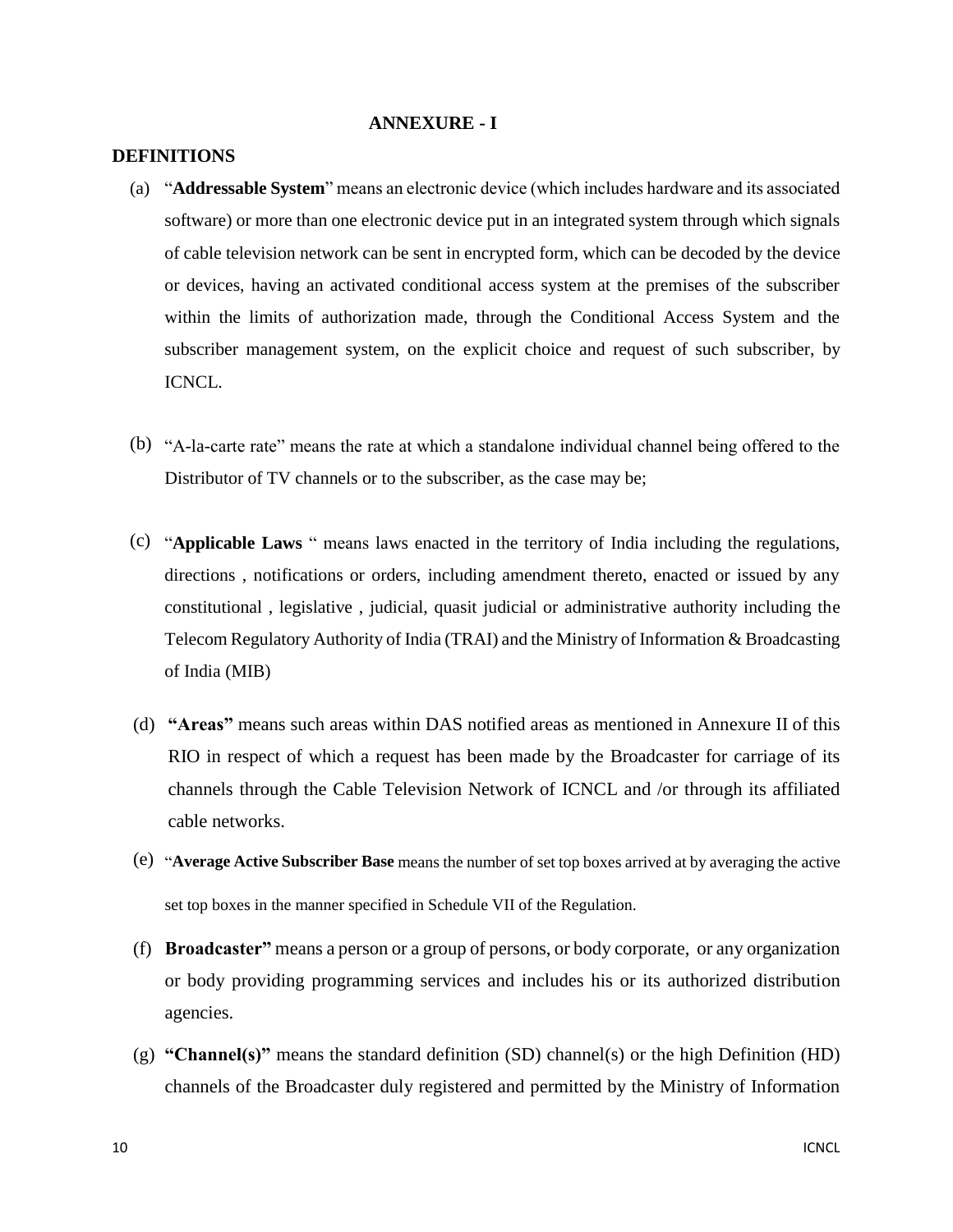and Broadcasting under the Up linking and Down linking guidelines and in respect of which a request has been made by the Broadcaster for carriage of the same through the Cable Television Network of ICNCL which are mentioned in Annexure III of this RIO.

- (h) "**DAS notified Areas"** means the areas where in terms of notifications issued by the Central Government under sub-section (1) of section 4A of the Cable Television Networks (Regulation) Act, 1995 (7 of 1995) as amended, it is obligatory for every cable operator to transmit or retransmit programs of any channel in an encrypted form through a digital Addressable System;
- (i) **"Intellectual Property Rights"** means all intellectual property rights owned and licensed, to be owned and licensed by the Broadcaster and/or the Channel(s) owners including but not limited to any patent, copyright, trademark or any mark, any right in the nature of the aforementioned rights, trade secrets, rights of attribution, integrity and similarly afforded "moral rights," rights in unpatented know-how, inventions and technology, and any other intellectual or proprietary rights of any nature whatsoever in any part of the world,
- (j) **"Network"** means any system consisting of a set of closed transmission paths and associated signal generation, control and distribution equipment, designed to provide cable service for reception by multiple subscribers;
- (k) **"Notice"** means a written communication by one Party to the other Party or Parties, as the case may be, issued pursuant hereunder that is properly addressed to the Notice Address of the other Party and hand delivered, delivered by courier or pre-paid registered postage.
- (l) **"RIO" or "Agreement" or "This Agreement"** means this Reference Interconnection Offer together with its Annexures as may be amended from time to time.
- (m) **"SPE" or "Subscriber Premises Equipment"** shall be deemed to include Set Top Box (STB), Viewing Card and other tools and equipments/device(s) installed/to be installed at the Subscriber's Premises in order to receive and/or decode the Channel(s), purchased/procured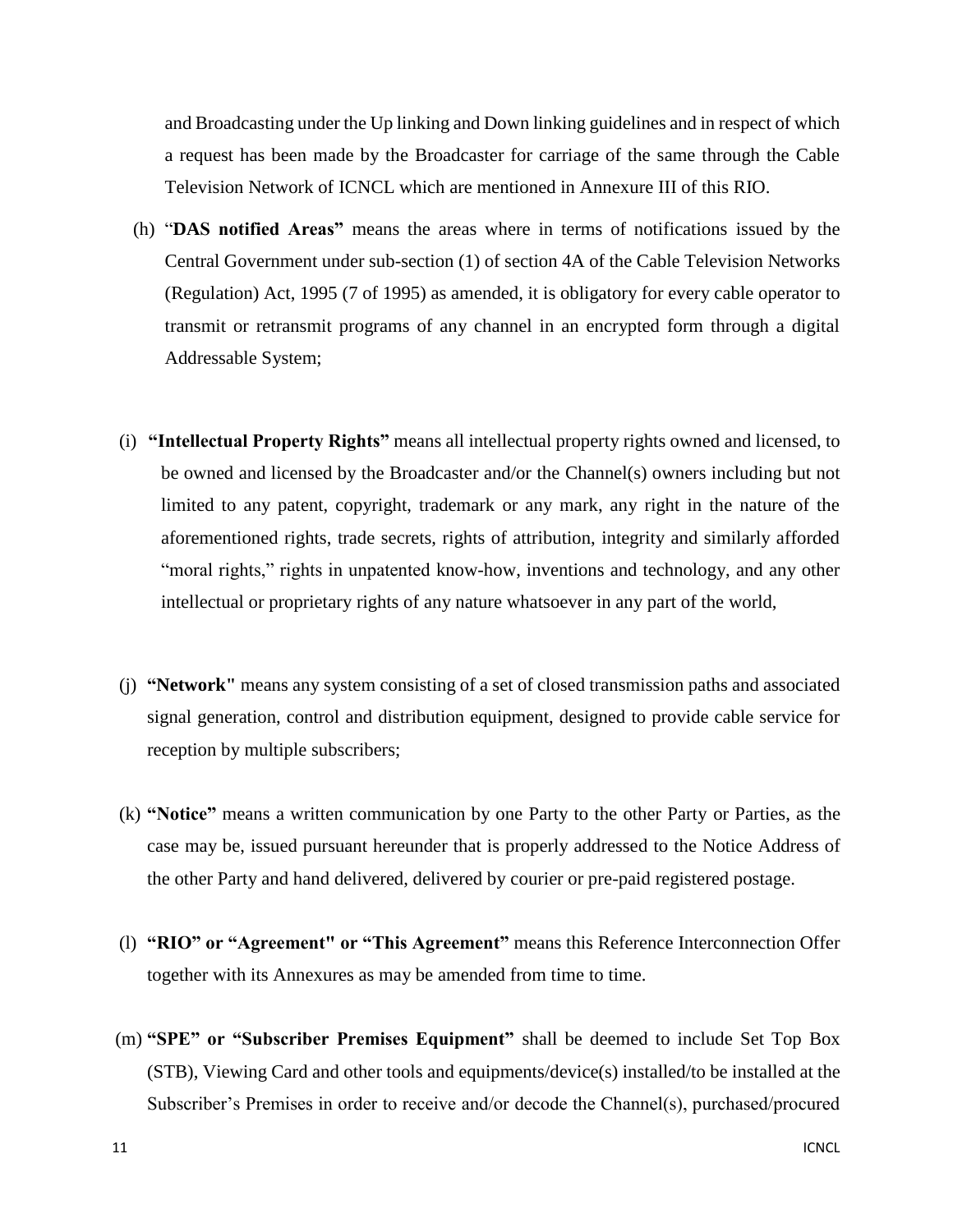by the Subscriber, which are compatible with technology employed by ICNCL for Cable Service in DAS notified areas. It is understood that each Set Top Box will be installed with one television set only.

- (m) **'Set Top Box" (STB)** means a device, which is connected to, or is part of a television and which allows a subscriber to receive in unencrypted and descrambled from subscribed channels through an addressable system.
- (n)**"Subscriber"** means any person (including individual or any other legal entity ) or entity including Hotels, restaurants, clubs, institutions etc. which has officially subscribed to the Cable TV Service in accordance the Subscription form duly filled by it and is contractually bound by the Subscriber Terms and Conditions ("T&C") and does not include any third party using/seeking to use the Service for further distribution, re-sale or commercial purpose.

For the purpose of calculation of carriage fee, subscriber means each STB in the Areas that receives signals of various channels from ICNCL's Cable Television Network as per its Subscriber Management System (SMS).

**Note:** The words/terms not specifically defined herein above shall have the same meaning as ascribed to them in The TRAI Act, Cable Television Networks Act, 1995 and Telecommunication (Broadcasting and Cable Services) Interconnection (Digital Addressable Cable Television Systems) Regulations, 2017 as amended from time to time.

### **Annexure – II**

| Agreed areas   |  |
|----------------|--|
| Target Markets |  |

#### **Annexure III**

| Agreed channels |  |
|-----------------|--|
|                 |  |
|                 |  |
|                 |  |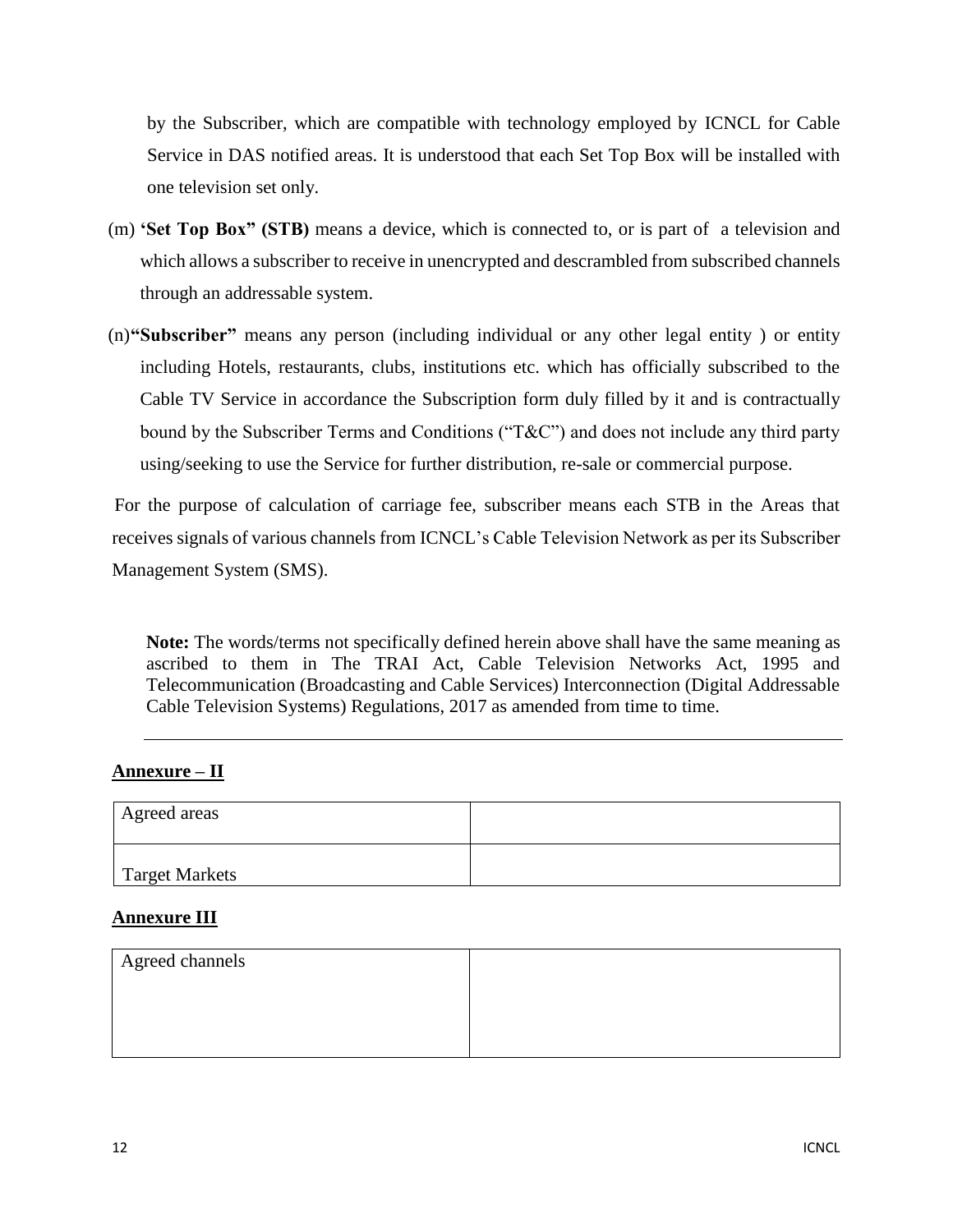## **Annexure – IV (Technical Parameters)**

| Description             | Details |
|-------------------------|---------|
|                         |         |
| <b>IRD/CAM/ PIRD</b>    |         |
| Output type             |         |
| Convertors, if any      |         |
| Down linking parameters |         |

### **Annexure – V CARRIAGE FEE COMPUTATION for SD Channels**

| If<br>Active<br>Average |        | Carriage fee   ICNCL offer Rate* | Carriage fee SD            |
|-------------------------|--------|----------------------------------|----------------------------|
| Subs                    | (in %) | (in Rupee)                       | in Rupee (Target Markets   |
| Base                    |        |                                  | Active                     |
|                         |        |                                  | Subscriber Base X Carriage |
|                         |        |                                  | Rate)                      |
|                         |        |                                  |                            |
| $<$ 5%                  | 100%   | 0.2                              |                            |
| $5\% < 10\%$            | 75%    | 0.2                              |                            |
| $10\% < 15\%$           | 50%    | 0.2                              |                            |
| $15\% < 20\%$           | 25%    | 0.2                              |                            |
| $>=20%$                 | 0%     | 0.2                              |                            |

## **CARRIAGE FEE COMPUTATION for HD Channels**

| If<br>Average |        | Active   Carriage fee   ICNCL offer Rate | Carriage fee SD            |
|---------------|--------|------------------------------------------|----------------------------|
| Subs          | (in %) | $(in \text{ Rupe})^*$                    | in Rupee (Target Markets   |
| Base          |        |                                          | Active                     |
|               |        |                                          | Subscriber Base X Carriage |
|               |        |                                          | Rate)                      |
|               |        |                                          |                            |
| ${<}5\%$      | 100%   | 0.4                                      |                            |
| $5\% < 10\%$  | 75%    | 0.4                                      |                            |
| $10\% < 15\%$ | 50%    | 0.4                                      |                            |
| $15\% < 20\%$ | 25%    | 0.4                                      |                            |
| $>=20%$       | 0%     | 0.4                                      |                            |

\*The above rates are subject to change as per notification of TRAI

Contact details of the designated person/s designated for receiving interconnect requests from broadcasters and grievance redressal thereof :

- 1. Name : Mr. Souvick Chatterjee
- 2. Telephone numbers: 03340025020/ 9830034389
- 3. E-mail address: [souvick.chatterjee@siti.esselgroup.com](mailto:souvick.chatterjee@siti.esselgroup.com)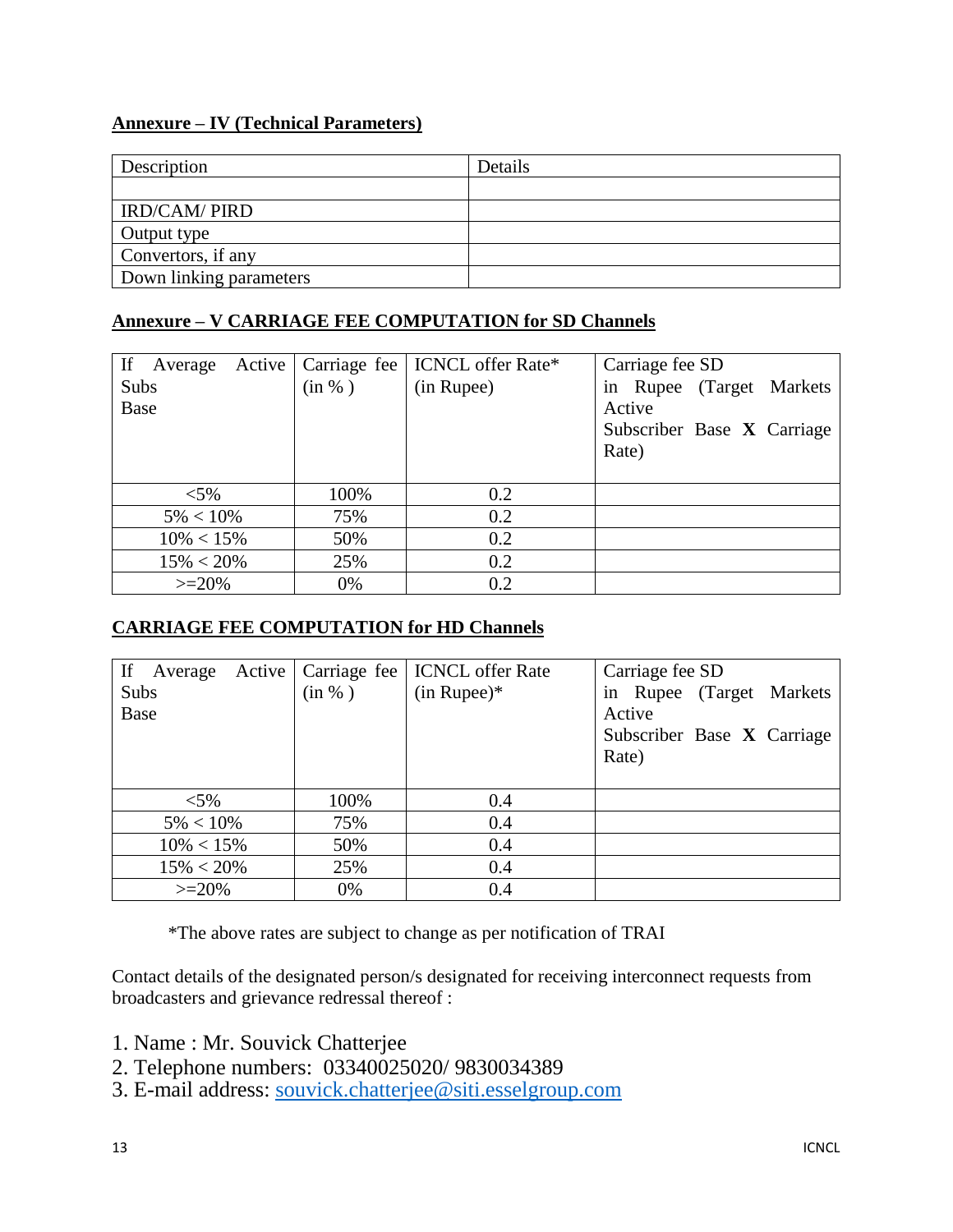# **Application Form to access the network for distribution of Television Channel**

- 1. Name of the broadcaster:
- 2. The names of CEO/MD of the broadcaster:
- 3. Registered Office address:
- 4. Address for communication:
- 5. Name of the contact person/ Authorized Representative:
- 6. Telephone:
- 7. Email address:
- 8. Name of channel for which request for distribution has been made:

9. Copy of permission letter issued by the ministry of information and broadcasting for

downlinking of the channels mentioned above in India:

- 10. Nature of channel (pay or free- to- air)
- 11. Genre of channel:
- 12. Language(s) of channel: